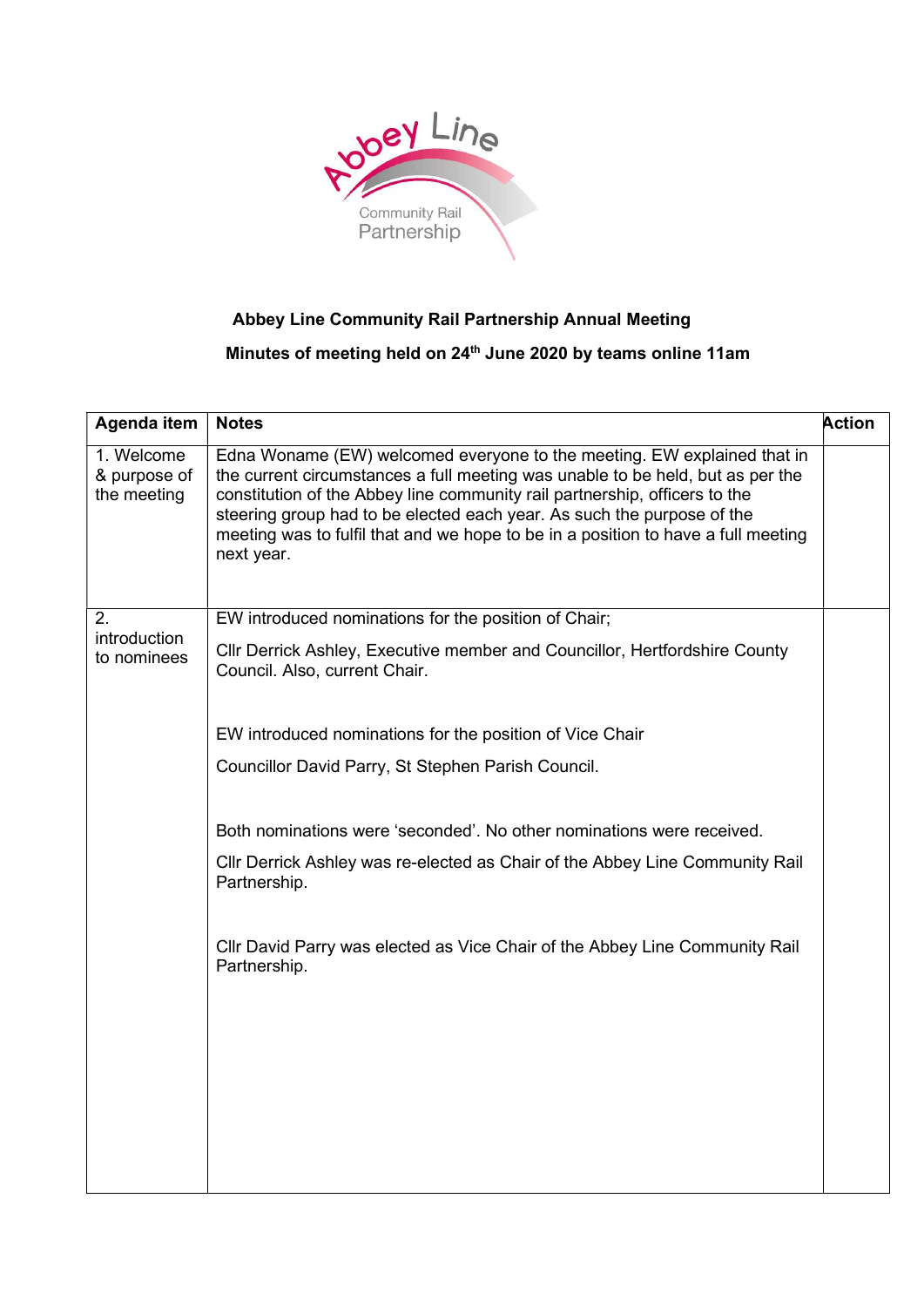| 3.                 | Abbey Line Community Rail Partnership members and representatives    |                                                                                                                                                        |  |  |  |
|--------------------|----------------------------------------------------------------------|--------------------------------------------------------------------------------------------------------------------------------------------------------|--|--|--|
| Confirmation       | 20/21                                                                |                                                                                                                                                        |  |  |  |
| to CRP<br>Steering |                                                                      |                                                                                                                                                        |  |  |  |
| Group              | <b>Member Organisation</b>                                           | <b>Representative</b>                                                                                                                                  |  |  |  |
|                    | <b>Hertfordshire County</b><br>Council (Host Organisation)           | Mrs Val Male                                                                                                                                           |  |  |  |
|                    | <b>ABLY Rail User Group</b>                                          | Mr Peter Brooke                                                                                                                                        |  |  |  |
|                    | St Stephen Parish Council                                            | Cllr. David Parry (Vice<br>Chair)                                                                                                                      |  |  |  |
|                    | London Northwestern<br>Railway                                       | Mrs Vicky Cropper-Clarke                                                                                                                               |  |  |  |
|                    | <b>Bricket Wood Station</b><br><b>Heritage Trust</b>                 | Mr Robert Yorke                                                                                                                                        |  |  |  |
|                    | <b>Community Development</b><br>Action (CDA Herts)                   | Mrs Kate Bellini                                                                                                                                       |  |  |  |
|                    | Communities 1 <sup>st</sup>                                          | Mr Robert Varney                                                                                                                                       |  |  |  |
|                    | St Albans BID                                                        | <b>Ms Denise Parsons</b>                                                                                                                               |  |  |  |
|                    | <b>St Albans District Council</b>                                    | Ms Maria Cutler                                                                                                                                        |  |  |  |
|                    | <b>Watford Borough Council</b>                                       | Mr Andy Smith                                                                                                                                          |  |  |  |
|                    | <b>Abbey Theatre</b>                                                 | Ms Tina Swain                                                                                                                                          |  |  |  |
|                    | Chair: Cllr. Derrick Ashley (Chair)<br>Vice Chair: Cllr. David Parry |                                                                                                                                                        |  |  |  |
|                    | Partnership Development Officer: Mrs Edna Woname                     |                                                                                                                                                        |  |  |  |
|                    | Other stakeholders and supporters                                    |                                                                                                                                                        |  |  |  |
|                    | <b>CAMRA</b>                                                         | Department for Transport, Network Rail, Community Rail Network, Avanti<br>West Coast, British Transport Police, Oaklands College, St Albans Cathedral, |  |  |  |
|                    |                                                                      |                                                                                                                                                        |  |  |  |